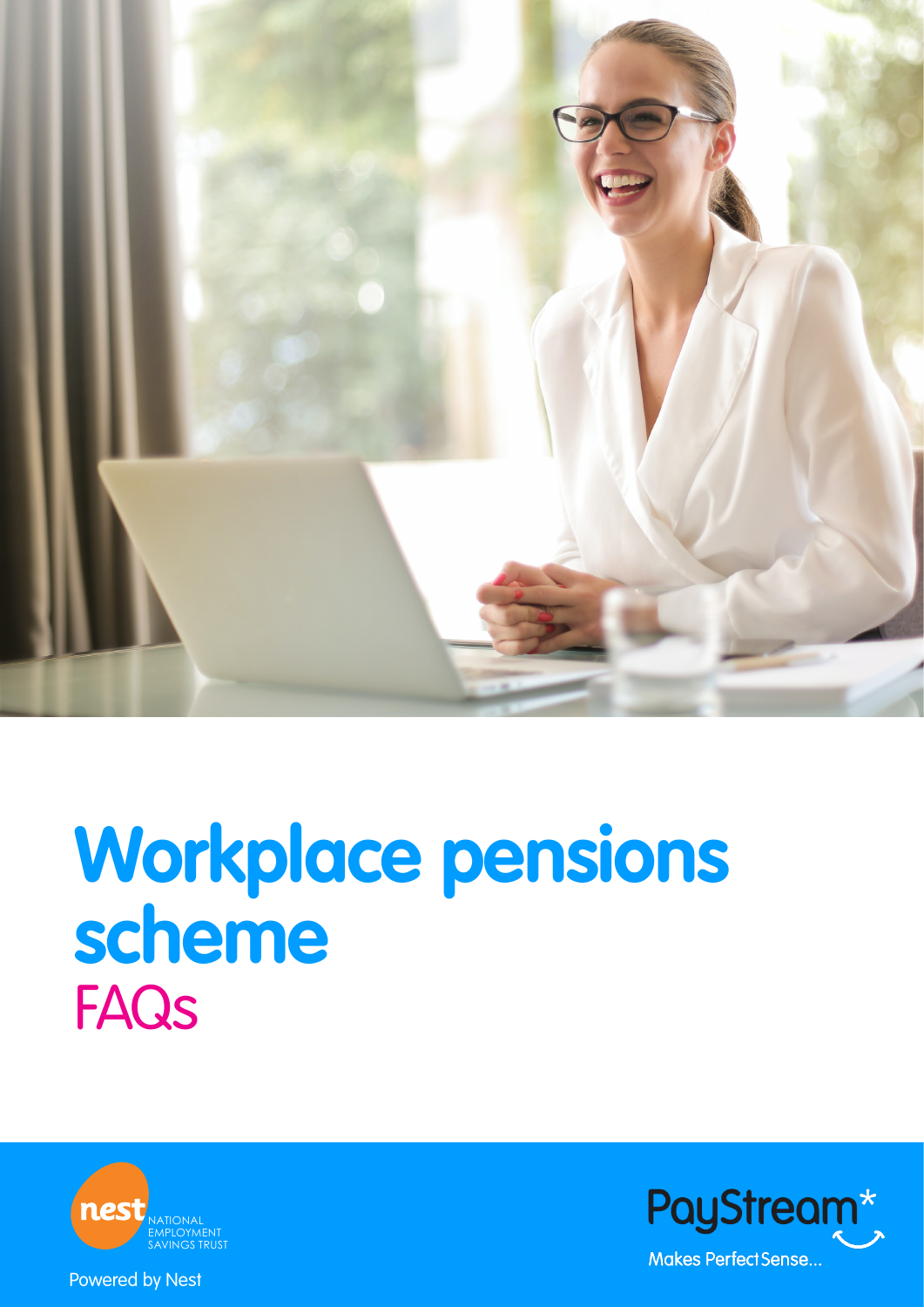## <span id="page-1-0"></span>**Contents**

**Q1. [What is automatic enrolment?](#page-2-0)** 

**Q2. [What is the pension scheme?](#page-2-0)**

**Q3. [When does auto-enrolment come into force?](#page-2-0)**

**Q4. [Will I be enrolled straight away?](#page-2-0)**

**Q5. [How will I know if I qualify for automatic enrolment into a pension scheme? What criteria](#page-3-0)  [must I satisfy?](#page-3-0)**

**Q6. [What if I don't meet the eligibility criteria for auto-enrolment, what rights do I have?](#page-3-0)**

**Q7. [How can I opt in or join the pension scheme?](#page-4-0)**

**Q8. [How much must I and my employer contribute into the pension scheme under the](#page-4-0)  [pensions auto-enrolment provisions?](#page-4-0)**

**Q9. [What if I do not want to be auto-enrolled or join an auto-enrolment pension scheme?](#page-4-0)**

**[Q10. Can I opt out of a pension scheme? How and when can I opt out?](#page-5-0)**

**Q11. [Once I opt out will you have further auto-enrolment pension duties in my regard? What is](#page-5-0)  [re-enrolment under the auto-enrolment pension provisions?](#page-5-0)**

**Q12. [If I opt out can I opt back in again?](#page-5-0)**

**Q13. [What information must employers provide to employees about pensions auto-enrolment?](#page-6-0)**

**Q14. [What happens if I already have a pension?](#page-6-0)**

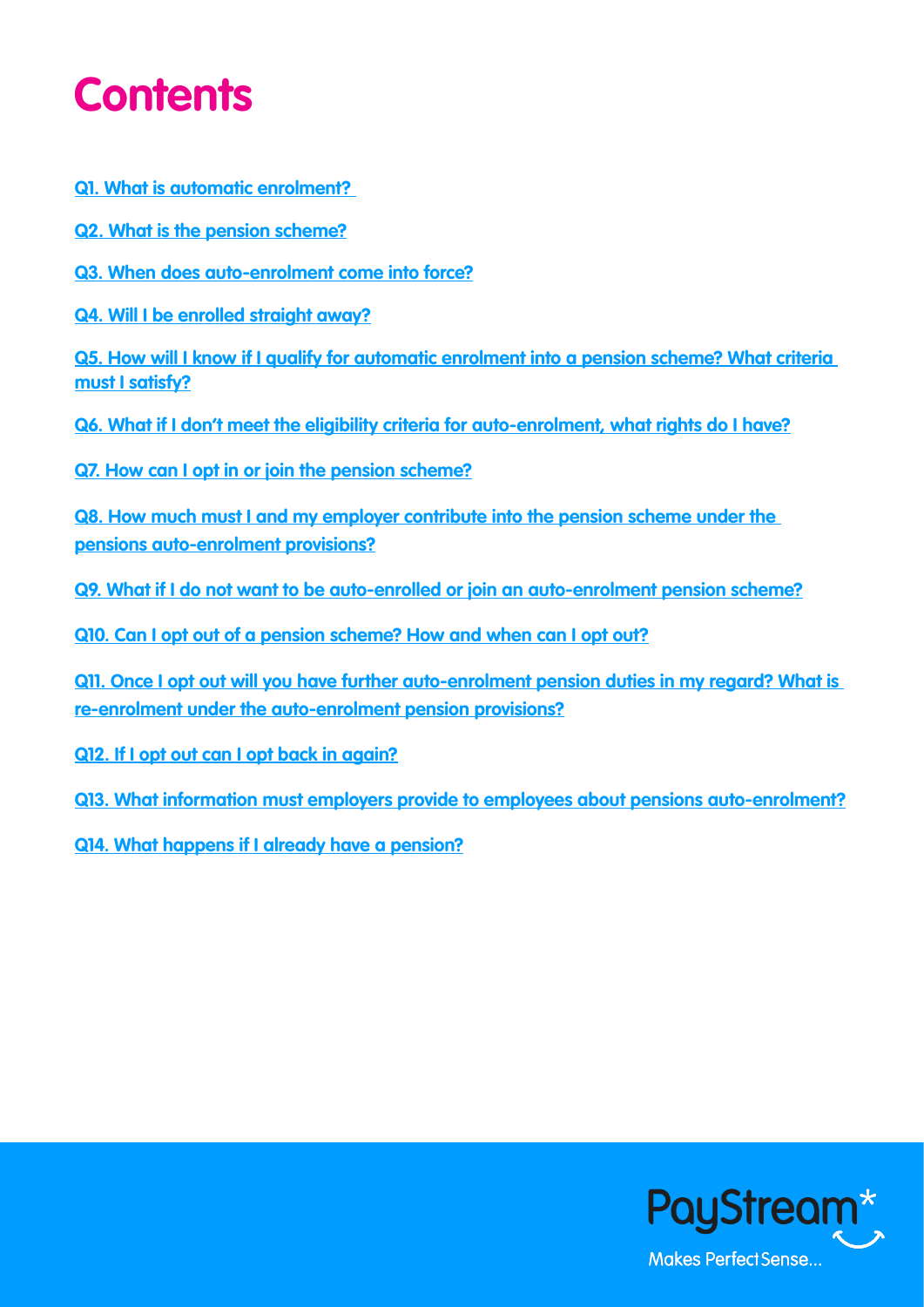### <span id="page-2-0"></span>**Enrolment**

### Q1. What is automatic enrolment?

A. This is a legal duty introduced by the Pensions Act 2008 which requires employers to automatically enrol certain members of their workforce into a qualifying pension scheme and pay minimum employer contributions. What this means is that every employer must arrange or have in place a qualifying pension scheme to meet its new duties.

### [Back to top](#page-1-0)

### Q2. What is the Pension Scheme?

A. We have chosen NEST (National Employers Savings Trust) as our pension scheme. NEST is a defined contribution scheme established by the government.

### [Back to top](#page-1-0)

### Q3. When does auto-enrolment come into force?

A. The PayStream My Max pension scheme was operational from 1st August 2013. Employees were automatically enrolled from the end of October 2013 if they met the eligibility criteria.

The PayStream My Max 2 pension scheme was operational from 1st February 2014. Employees were automatically enrolled from 2nd May 2014 if they met the eligibility criteria.

The PayStream My Max 3 pension scheme was operational from 1st May 2014. Employees were automatically enrolled from 25th July 2014 if they met the eligibility criteria.

The PayStream My Max Construction pension scheme will be operational from July 17. We will be writing to you nearer the time to let you know when you may be enrolled.

[Back to top](#page-1-0) 

### Q4. Will I be enrolled straight away?

A. No. You will be enrolled after you have worked with us for 12 weeks and meet the eligibility criteria. We are "postponing" the date that we opt you in.

However, you may have the right to request to 'opt in' during the postponement period. If you opt in we will enroll you into NEST on the first day of the next pay period after receipt of the opt-in notice.



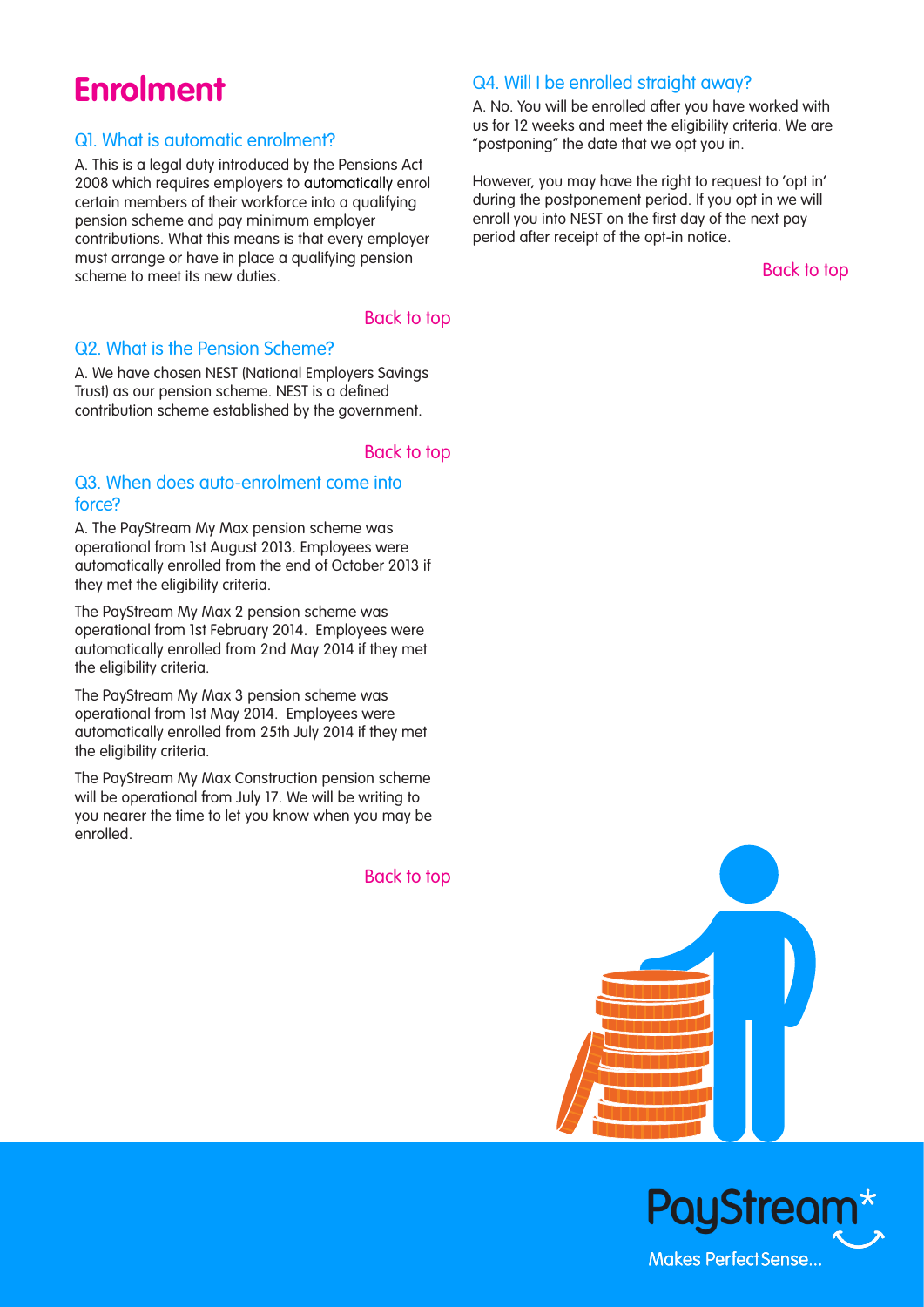### <span id="page-3-0"></span>Q5. How will I know if I qualify for automatic enrolment into a pension scheme? What criteria must I satisfy?

A. Umbrella workers are covered by the automatic enrolment requirements because they are our employees. Self employed workers in the construction industry and those running their own PSCs are not affected.

If you are an umbrella worker and you meet the following eligibility criteria, you will be classed as an 'eligible jobholder' for auto-enrolment purposes:

- (i) You are aged between 22 and the state pension age;
- (ii) You are working or ordinarily working in the UK; and
- (iii) You are earning above £192 a week (if paid weekly)

As an eligible jobholder, you will be automatically enrolled into NEST. This means that unless you opt out, we will make employee and employer contributions to NEST.

### [Back to top](#page-1-0)

### Q6. What if I don't meet the eligibility criteria for auto-enrolment, what rights do I have?

A. If you are not eligible for auto-enrolment, you will fall into one of two categories. You may be either a "noneligible jobholder" or an "entitled worker".

Non-eligible jobholders are those who are:-

- (i) Aged at least 16 but under 75
- (ii) Working, or ordinarily work in UK
- (iii) Earning more than £118 but not more than £192 (if paid weekly)

#### OR are

- (i) Aged at least 16 but under 22, or at least State Pension age and under 75
- (ii) Working or ordinarily work in the UK
- (iii) Earning more than £192 a week (if paid weekly)

If you are a non-eligible jobholder you can choose to opt in to NEST and as your employer we must arrange a pension scheme membership for you. This will generally be the first day of the next pay period after receipt of the opt-in notice.

Entitled workers are those who are:-

- (i) Aged at least 16 but under 75
- (ii) Working or ordinarily work, in the UK
- (iii) Earning less than £118 (if paid weekly)

If you are an entitled worker you can also join a pension scheme. We will arrange membership but we do not have to make contributions on your behalf.

If you are either a non-eligible or entitled worker, we will keep assessing you every pay period to check whether you have changed category, and to monitor in particular whether you become an eligible jobholder and subject to the automatic enrolment provisions.



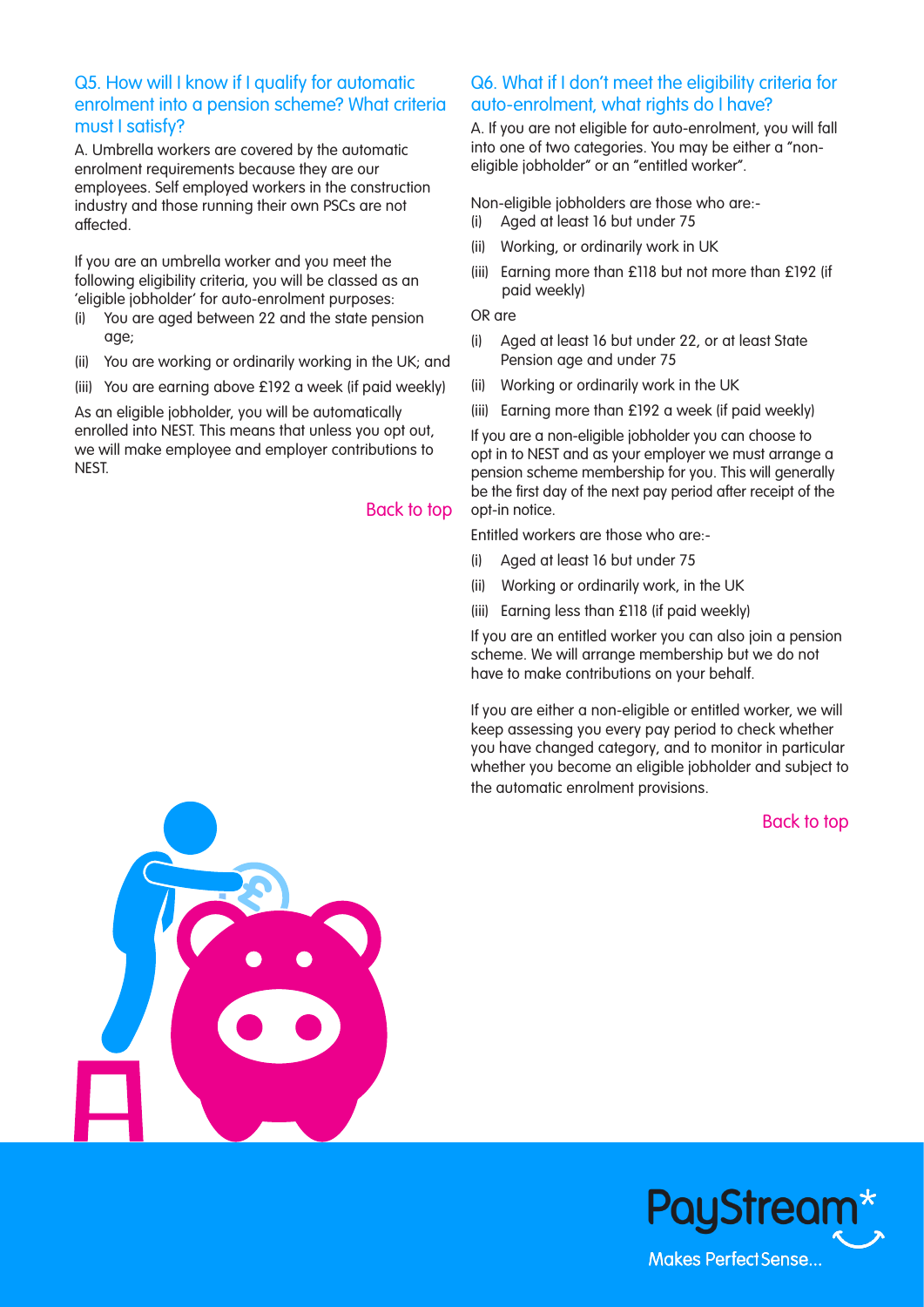### <span id="page-4-0"></span>**Opt in & Opt out**

### Q7. How can I opt in or join the pension scheme?

A. You can opt into a pension scheme at any time by giving us appropriate notice. You can e-mail pensions@paystream.co.uk if you want to find out more. A link to opt in or to join the pension scheme will further be provided on the letter which notifies you on your pension obligations. You will receive this letter when we process your first payment on or after our operational date.

Upon receipt of a notice to opt in, we will follow the assessment process and enroll you into NEST. If you are either an 'eligible' or 'non-eligible' jobholder, we will pay contributions on your behalf.

If you are an entitled jobholder, we will arrange membership for you but we will not make any employer contributions. You will also be expected to arrange for payment of your contributions directly with NEST.

[Back to top](#page-1-0)

### Q8. How much must I and my employer contribute into the pension scheme under the pensions auto-enrolment provisions?

A. The amount that you and we will need to contribute into NEST is being phased in from 2012 - 2020 as follows:-



Additionally, the overall minimum contribution that will be paid into your pension pot will also include the tax relief received from the government. The government tax relief will remain at 1% in 2020.

The contributions will be calculated on your qualifying earnings which are your gross earnings above £118 if paid weekly. So, if for example, you earn £189 a week, your qualifying earnings will be £71. The minimum total contributions that will go into your pension pot will be £5.68.

### [Back to top](#page-1-0)

### Q9. What if I do not want to be auto-enrolled or join an auto-enrolment pension scheme?

A. A key feature of auto-enrolment is that if you are an eligible jobholder we must by law automatically enroll you into a qualifying scheme, in this case NEST. Automatic enrolment is compulsory. However once auto-enrolled into an automatic enrolment pension scheme, you may opt out of the scheme within one month from when effective membership was established.

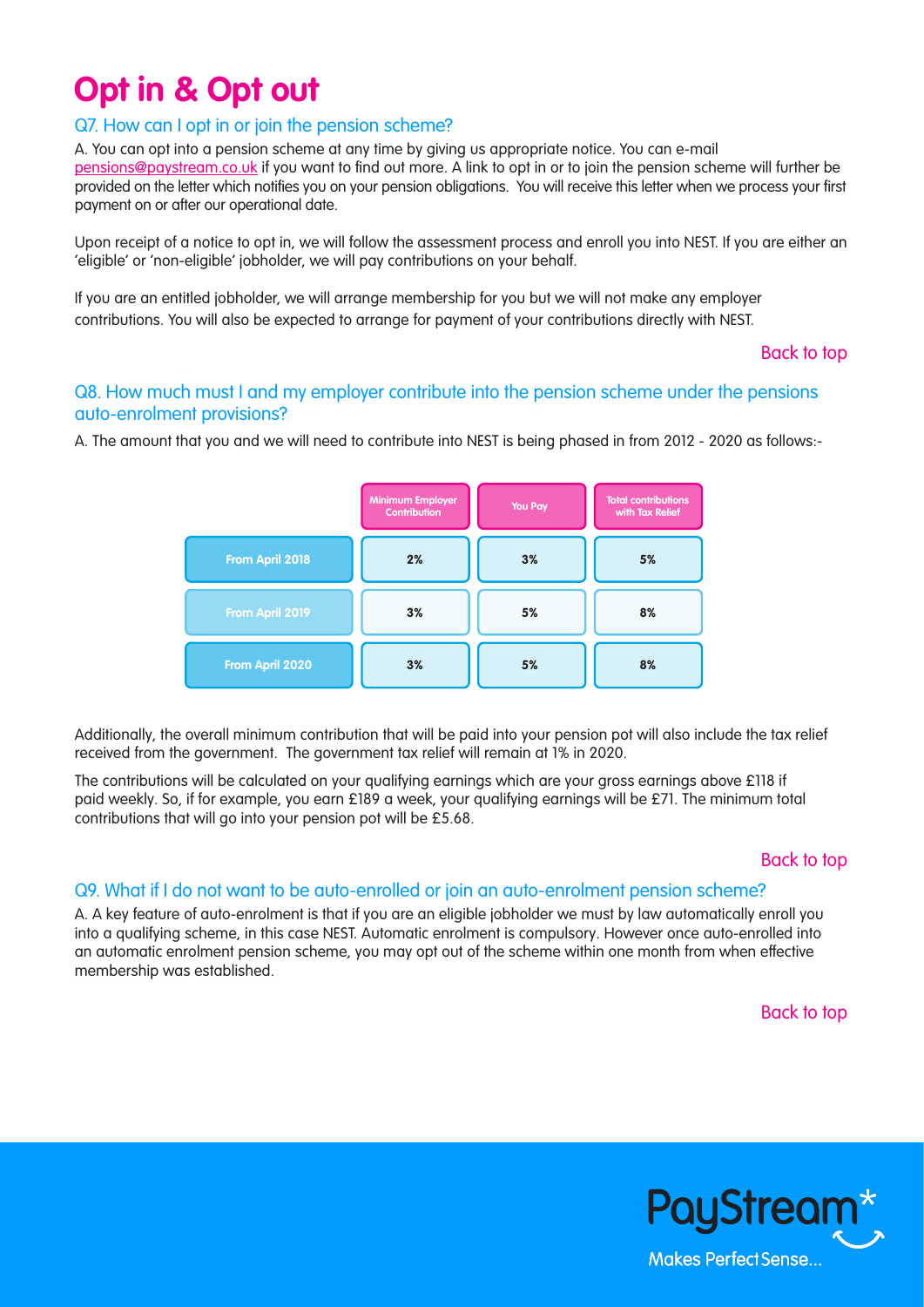### <span id="page-5-0"></span>Q10. Can I opt out of a pension scheme? How and when can I opt out?

A. Once enrolled into NEST, you can opt-out of the scheme in the following ways:-

- (i) By visiting NEST online at [nestpensions.org.uk/member-hub.](https://www.nestpensions.org.uk/schemeweb/NestWeb/faces/secure/USER_REG/pages/memberRegistrationPageAe.xhtml) It takes 2 minutes and NEST can quickly stop taking contributions from us.
- (ii) By phoning NEST 0300 0200 090 and using NEST's automated telephone system: It is likely to take about 6 minutes. Calls cost no more than a national rate call to 01 or 02 numbers. Charges from mobile phones may vary.
- (iii) By submitting a paper opt out form to us: You will need to obtain this paper opt out form from NEST first, by contacting the contact centre on 0300 0200 090. You will then need to send it to [pensions@paystream.co.uk.](mailto:pensions%40paystream.co.uk?subject=) We will check that it is valid, stop deducting contributions and will notify NEST accordingly.

You will need to have your unique NEST ID ready before taking any of the above actions. This will be in the letter that NEST sends out to you in your welcome pack.

Both 'eligible' or 'non-eligible' jobholders can opt out and will be refunded the contributions, only if they exercise such a right within one month from when effective membership has been established. NEST will let you know the start and end date of the opt out period. Should you decide to opt out after the 'opt out' period has elapsed, it will no longer be possible to get a refund of the contributions paid into your pension with NEST. However, you can cease membership and no longer contribute into the pension.

'Entitled' workers have no such right to opt out, but can cease membership and stop making contributions by following the instructions above. In this case no contributions will be refunded to the jobholder from NEST.

[Back to top](#page-1-0) 

### Q11. Once I opt out will you have further autoenrolment pension duties in my regard? What is re-enrolment under the auto-enrolment pension provisions?

A. Yes, as your employer, we are required to re-enroll eligible jobholders who previously opted out of the autoenrolment pension scheme, automatically every three years. This is designed to ensure that jobholders who have opted out are forced to reconsider their decision on a regular basis. Once we re-enroll you into NEST, you can choose to opt out of the scheme again.

### [Back to top](#page-1-0)

### Q12. If I opt out can I opt back in again?

A. Yes you can. However we are only required to arrange membership once in a 12 month period. What this means is that if the notice is submitted within 12 months of a previous notice and you have subsequently opted out or ceased membership we are not obliged to make membership arrangements on your behalf.